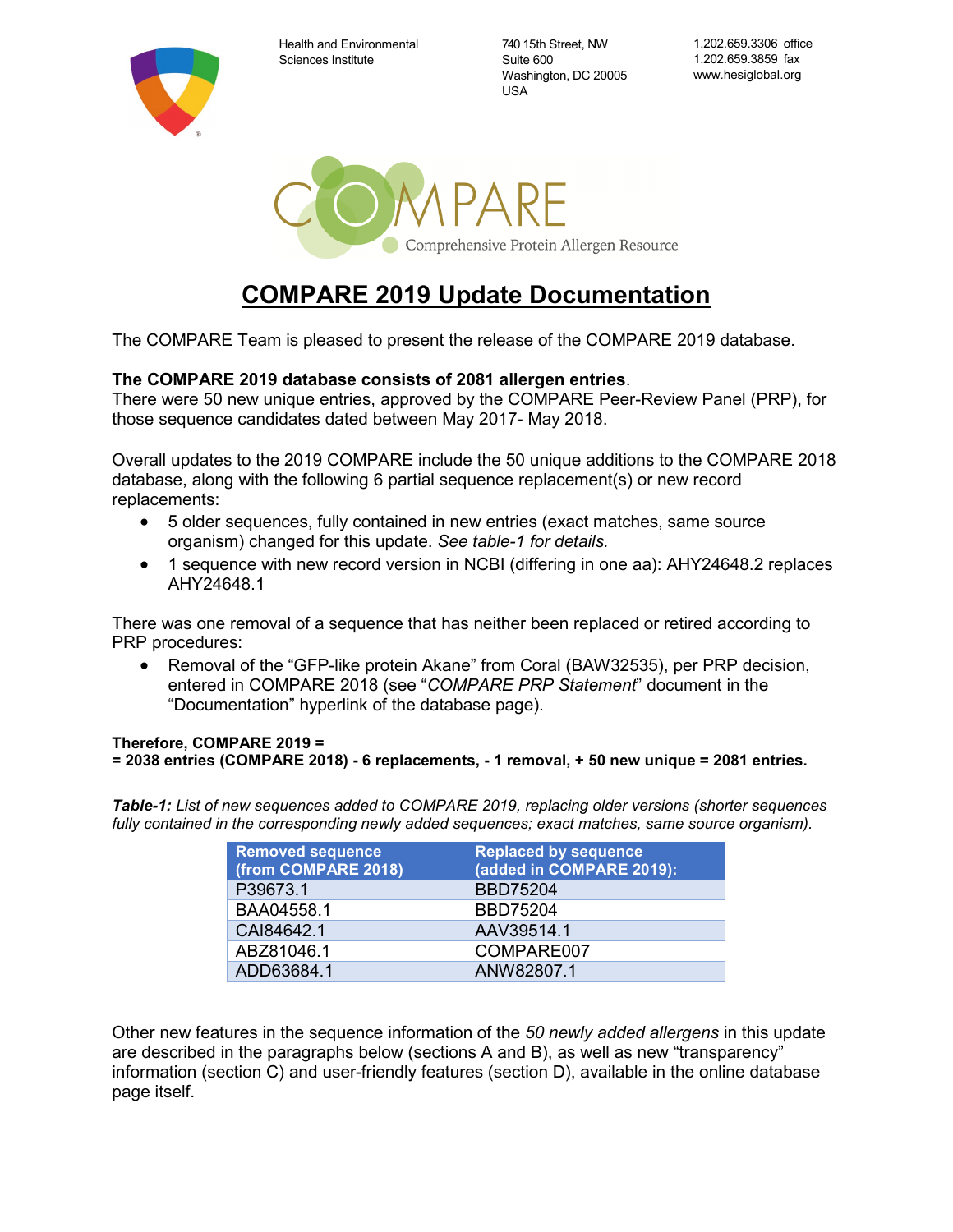



### **A. "COMPARE #" Accessions**

Some new entries added in the COMPARE 2019 update were sequences pulled directly from the literature and are not represented in any public protein database or repository at the time of processing, therefore lacking a public accession #. In those instances, a unique "**COMPARE ID number**" has been attributed in the following format: COMPARExyz, where "xyz" represent digits.

There are 14 entries in this format: COMPARE001 to COMPARE014.

• A **COMPARE ID** is used only when a public accession # is not available and is listed in the field where the accession# would be entered in the database or in the FastA file.

*Example 1: >accession|COMPARE001|Bla g 9.0101 arginine kinase [Blattella germanica]*

- COMPARE IDs will be replaced by the corresponding public accession # on the next COMPARE annual update following the date at which the accession # has become available.
- A COMPARE ID # is unique and will not be re-assigned, even after "discontinuity", when replaced by the corresponding public accession #.

#### **B. Allergen "description" fields**

For the first time this year, the *description* line for each new entry<sup>[1](#page-1-0)</sup> has been manually curated (in coordination with COMPARE's Bioinformatics collaborator and PRP), taking into account the metadata available from GenBank, UniProt, IUIS, as well as information from the associated literature (functional, biochemical or other type of relevant protein characterization information).

The reason for this initiative is that in previous COMPARE versions, the "Definition" line was extracted from GenBank records and used "*verbatim*" as a descriptor of an allergen (in the database and in the FASTA file). The reality is that GenBank definition lines are often generated automatically, they include IT coding terms unrelated to protein characterization, and are rarely related to an allergen feature. The COMPARE team saw the potential of having qualified human intervention participating in the review process and build of the database, as an opportunity to generate meaningful description lines to the eyes of allergy experts and allergen database users.

The following step-wise priority approach was adopted in the selection of the terms to describe an allergen:

*1)* **As a first priority, the official IUIS name was adopted and listed as the first terms in the description line,** when one was available in the [IUIS Allergen Nomenclature](http://www.allergen.org/) 

<span id="page-1-0"></span> $1$  Older entries retain the original method used in previous COMPARE versions, for the time being.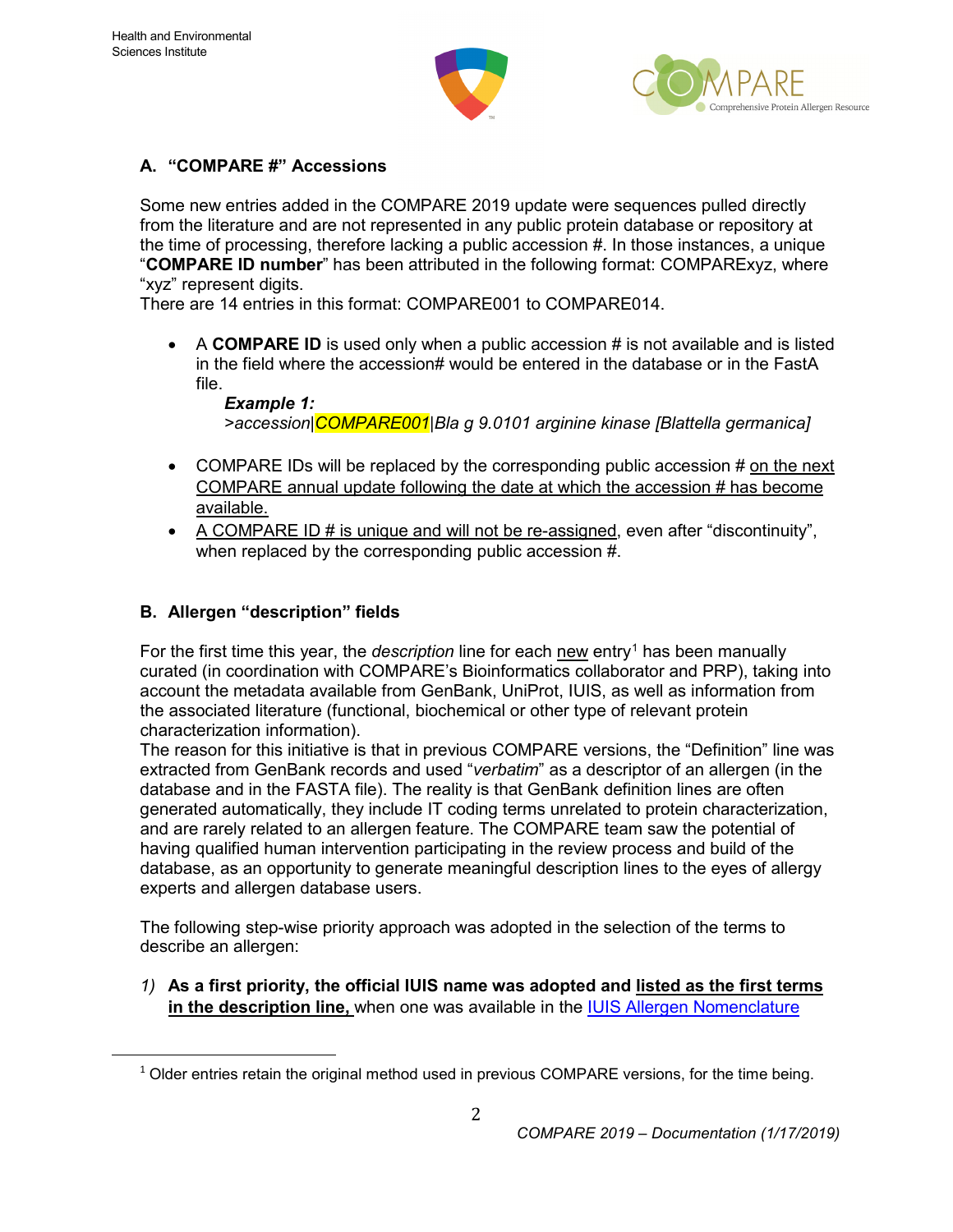



[Database,](http://www.allergen.org/) for a specific sequence. Additional descriptor terms may follow the IUIS designation.

#### *Example 2:*

*>accession|ARQ16437.1|Art an 7.0101 galactose oxidase [Artemisia annua]*

2) **If an official IUIS name was not available at the time of review, other terms will initiate the description line**. The terms selected pertain to the protein function or biochemical characterization, identified in the Genbank or Uniprot sequence records, or in the supporting literature, and were adopted by PRP.

> *Example 3: >accession|ABV55108.1|Catalase 2 [Musa acuminata AAA Group]*

**3) Precaution to avoid IUIS nomenclature mis-use: use of "putative" to indicate allergen name conforming to the IUIS standard nomenclature, but not officially attributed by IUIS at the time of review:**

Often, allergens in the literature reviewed were attributed a name (in the article) that follows the IUIS standard nomenclature but has not yet been designated officially by IUIS. In those instances, if the sequence is not listed in the IUIS allergen nomenclature database, the term "putative" was added before the allergen name, to make the distinction with *confirmed* official IUIS designations [*i.e.,* entries with description as in paragraph B. 1), above].

*Example 4: >accession|AUH28179.1|Pollen allergen, Putative Que m 1 [Quercus mongolica]*

# **C. Documentation and Transparency**

The HESI COMPARE database program is committed to transparency. For that reason, two new "upgrades" are available in COMPARE 2019:

- A new "Documentation" hyperlink is now available in the database page. Under this link, users can find various informational documents for download (including the present Documentation file).
- Decisions and comments from the reviewers recorded during the PRP review process will be made available via a downloadable "Transparency Document" in the database page (under "Documentation"), starting with the release of COMPARE 2019.

# **D. COMPARE Database user-friendly features**

COMPARE 2019 has a fresh new interface*,* made possible thanks to the tools' development expertise of collaborators at the Joint Institute for Food Safety and Applied Nutrition [\(JIFSAN\)](https://jifsan.umd.edu/).

Improvements in the new database format include:

• An **updated referencing system** for the supporting literature, using PubMed IDs.